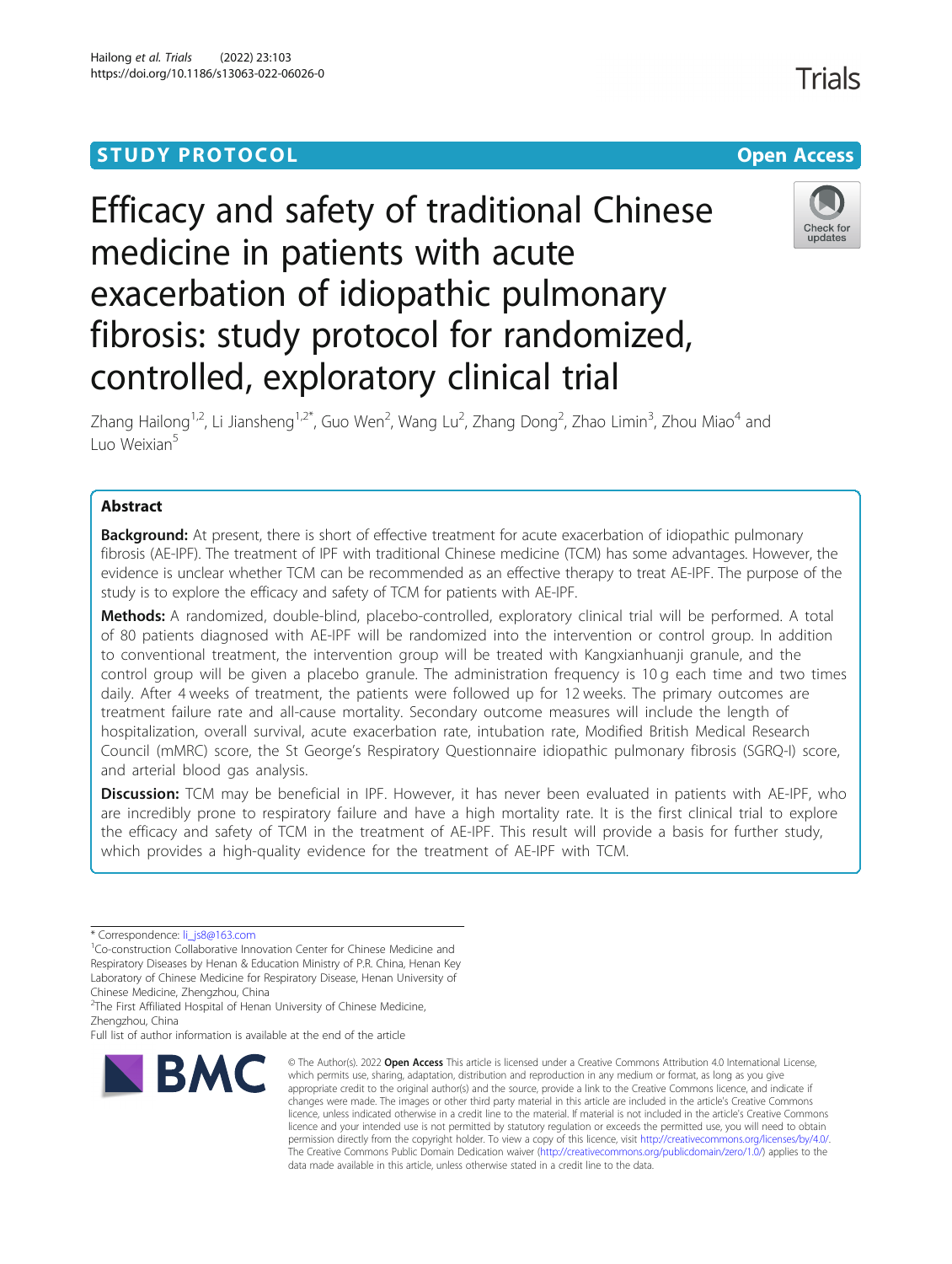Trial registration: Chinese Clinical Trial Registry [ChiCTR1900026289.](http://www.chictr.org.cn/index.aspx) Registered on 29 September 2019.

Keywords: Idiopathic pulmonary fibrosis, Acute exacerbation, Traditional Chinese medicine, Randomized controlled trial, AE-IPF

# **Background**

Idiopathic pulmonary fibrosis (IPF) is a chronic, progressive, fibrotic lung disease of unknown etiology occurring in adults [[1\]](#page-6-0). It is characterized by worsening lung function and leading to respiratory failure and death [\[2](#page-6-0)]. Post-diagnosis median survival of patients with IPF has been reported to range from 2 to [3](#page-6-0) years  $[1, 3-6]$  $[1, 3-6]$  $[1, 3-6]$  $[1, 3-6]$ . However, some IPF patients have experienced a rapid progression of respiratory failure, which is called acute exacerbation of IPF (AE-IPF). AE-IPF is one of the leading causes of deterioration and mortality of patients with IPF [\[7](#page-6-0)–[9](#page-6-0)]. AE-IPF can occur at any stage of IPF, with a dangerous condition, rapid progress, high mortality, and poor prognosis. The incidence of AE-IPF reported in the literature was significantly different due to the lack of a unified diagnostic standard, research methods, and different populations. The annual incidence of IPF has recently been estimated at 5~10% in the official Clinical Practice Guideline [[1\]](#page-6-0). In many prospective studies, the annual incidence rate was slightly higher than 20% [[10](#page-7-0)– [12\]](#page-7-0). According to reports, the median survival period is about 3–4 months, and the mortality rate during hospitalization after acute exacerbation is 55–80% [\[1](#page-6-0), [11](#page-7-0), [13\]](#page-7-0). Nearly 90% of patients with AE-IPF need to be treated in ICU [[14\]](#page-7-0), and those who survive after the first acute exacerbation have a mortality rate of more than 90% after 6 months [[15\]](#page-7-0). Therefore, the prevention, early diagnosis, and active treatment of AE-IPF are the primary and arduous medical tasks in clinical practice. It is particularly important to carry out therapeutic research on AE-IPF.

Due to the critical condition, rapid progress, and poor prognosis of patients with AE-IPF, the research and understanding of AE-IPF have been deepened in recent years. However, the etiology and mechanism of occurrence are still unclear. AE-IPF is challenging to treat and has a poor prognosis. There are no clear and valid treatment measures and drugs. At present, hormones, antifibrosis, and anti-infection are mainly used, and the efficacy of these drugs is not accurate. There were some specific effects and advantages of IPF patients treated by traditional Chinese medicine (TCM) [[16](#page-7-0)–[18](#page-7-0)], but mostly focusing on the stable period. The treatment of AE-IPF with TCM is still in the exploratory stage. Based on the evidence of the potential advantages of TCM for IPF patients, we will perform the clinical pilot study investigating the efficacy and safety of TCM in the treatment of AE-IPF.

# Methods/design

# **Objectives**

This trial aims to explore the safety, efficacy, and feasibility of TCM (Kangxianhuanji granule) in patients with AE-IPF.

### Study design

This study is a randomized, double-blind, placebocontrolled exploratory clinical trial. After receiving written informed consent, the subjects who passed the screening criteria will be recruited and randomly divided into the intervention group or the control group at a ratio of 1:1. After 4 weeks of treatment, the patients were followed up for 12 weeks. The study flow chart is summarized in Fig. [1,](#page-2-0) and the timing of treatment and follow-up are detailed in Table [1.](#page-2-0)

The protocol of the trial (version 2019.06.18.1.0.4.0, 18 June 2019) was approved by the ethics committees of the First Affiliated Hospital of Henan University of Chinese Medicine (No. 2019HL-063-01) and registered at [www.](http://www.chictr.org.cn) [chictr.org.cn](http://www.chictr.org.cn) on September 29, 2019 (ChiCTR1900026289). The sponsor of the study is the Henan University of Chinese Medicine. The funder has no role in study design, data analysis, or the decision to submit the report for publication. In order to ensure the scientific nature of the trial, the reliability of the data, and the safety of the participants, the sponsor has established a Data and Safety Monitoring Boards (DSMB) which consists of medical, clinical pharmacology, epidemiology, statistics, and ethics experts. The protocol follows the recommendations of the SPIRIT initiative [\[19\]](#page-7-0).

#### Research centers

The study will be carried out in the respiratory ward of 4 hospitals in China. The name of the hospitals as follows:

- 1. The First Affiliated Hospital of Henan University of Chinese Medicine;
- 2. The Third Affiliated Hospital of Henan University of Chinese Medicine;
- 3. Henan Provincial People's Hospital; and
- 4. Zhengzhou First People's Hospital.

### Sample size

It is the first exploratory study to explore the efficacy of TCM in patients with AE-IPF. At present, we have not found the research data of AE-IPF treated by TCM, and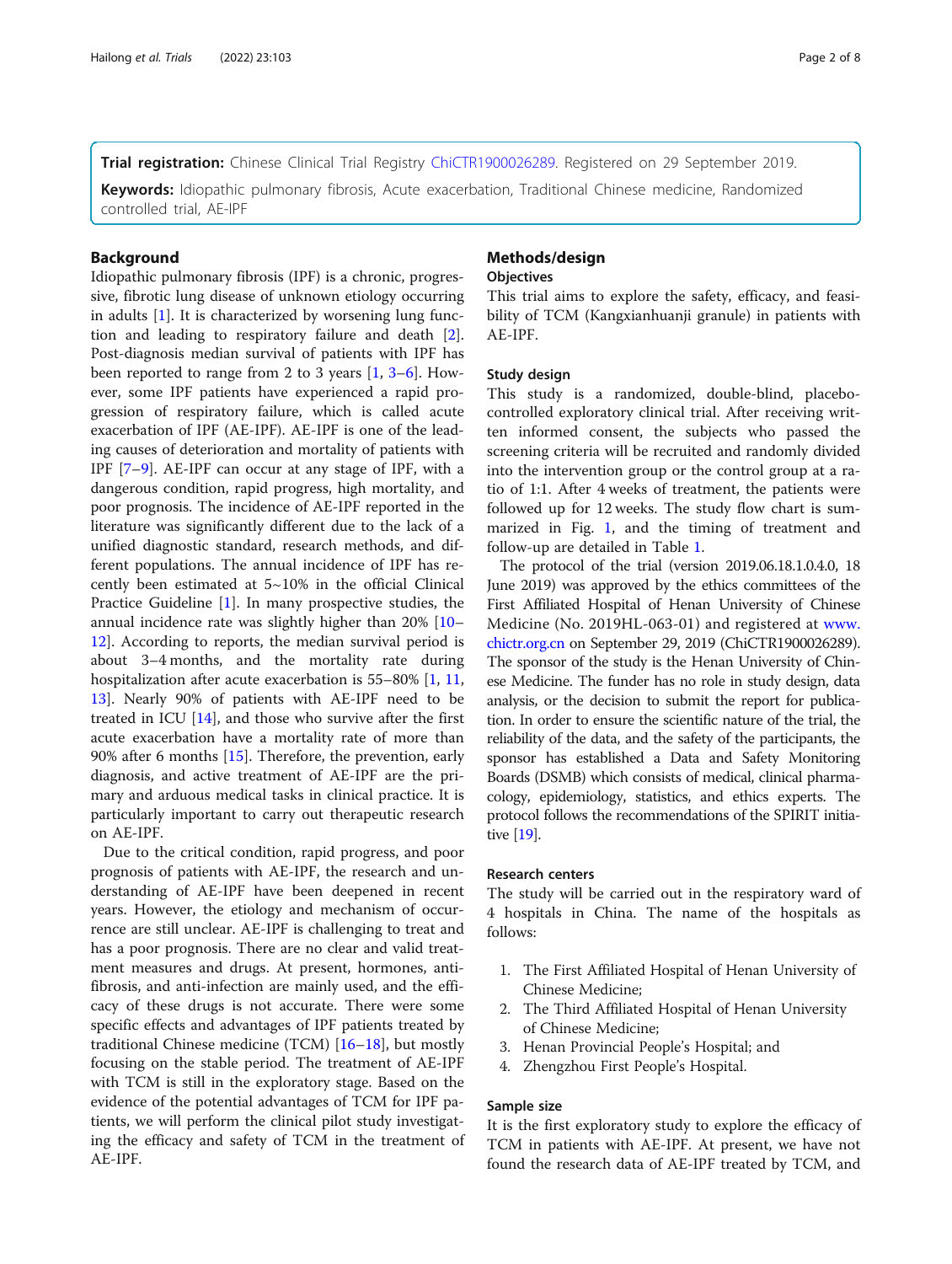<span id="page-2-0"></span>

# Table 1 Timing of treatment visits and data collection

|                             | <b>Baseline</b><br>Day 0<br>V <sub>1</sub> | <b>Treatment</b> |              |              | Follow-up      |                |               |
|-----------------------------|--------------------------------------------|------------------|--------------|--------------|----------------|----------------|---------------|
|                             |                                            | Day 7<br>V2      | Week 2<br>V3 | Week 4<br>V4 | Week 8<br>V5   | Week 12<br>V6  | Week 16<br>V7 |
|                             |                                            |                  |              |              |                |                |               |
| Sign informed consent       | $\times$                                   |                  |              |              |                |                |               |
| Randomization               | $\pmb{\times}$                             |                  |              |              |                |                |               |
| <b>Medical history</b>      | $\times$                                   |                  |              |              |                |                |               |
| Intervention                | $\pmb{\times}$                             | $\times$         | $\times$     |              |                |                |               |
| Primary outcome             |                                            |                  |              |              |                |                |               |
| Treatment failure rate      |                                            | $\times$         | $\times$     | $\times$     |                |                |               |
| All-cause mortality         |                                            | $\times$         | $\times$     | $\times$     | $\times$       | $\times$       | $\times$      |
| Secondary outcomes          |                                            |                  |              |              |                |                |               |
| Length of hospitalization   |                                            | $\times$         | $\times$     | $\times$     |                |                |               |
| Overall survival            |                                            | $\times$         | $\times$     | $\times$     | $\times$       | $\times$       | $\times$      |
| Acute exacerbation rate     |                                            |                  |              |              | $\pmb{\times}$ | $\pmb{\times}$ | $\times$      |
| Intubation rate             |                                            | $\times$         | $\times$     | $\times$     | $\times$       | $\times$       | $\times$      |
| mMRC                        | $\times$                                   | $\times$         | $\times$     | $\times$     |                |                | $\times$      |
| SGRQ-I                      | $\times$                                   | $\times$         | $\times$     | $\times$     |                |                | $\times$      |
| Arterial blood gas analysis | $\pmb{\times}$                             | $\times$         | $\times$     | $\times$     |                |                |               |

Abbreviations: mMRC Modified British Medical Research Council, SGRQ-I The St George's Respiratory Questionnaire for Idiopathic Pulmonary Fibrosis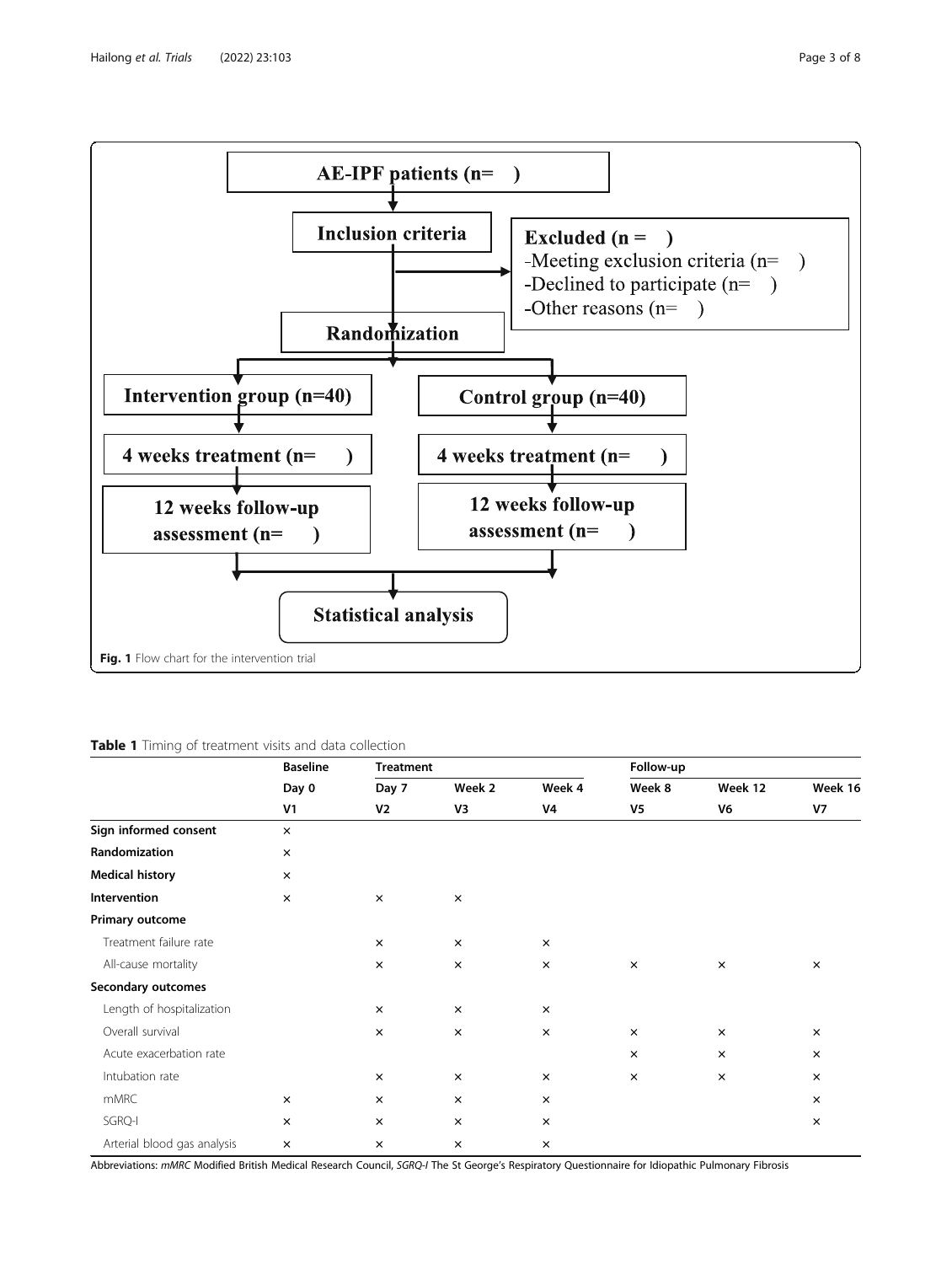the formal sample size calculation is not possible. We referred to the calculation method of the minimum sample size in exploratory clinical research, 40 participants in the intervention group, and 40 in the control group ( $N =$ 80 in total). The result of this study will provide data for a formal sample size calculation for further study.

# Participants

AE-IPF is defined as a clinically significant acute respiratory disease with worsening respiratory symptoms. It is characterized by a new and widespread alveolar abnormality on lung computed tomography [\[7](#page-6-0)]. The diagnosis of AE-IPF will be based on the Standards of An International Working Group Report [[7](#page-6-0)]. To promote recruitment as well as compliance, a green channel for participants to see the doctor was established, regular phone calls or WeChat reminders of the follow-up date, provision of education manuals, and reduce or exempt medical expenses. For those who are lost to follow-up, try to get in touch through as many channels as possible. If the data is missing due to dropouts, we will deal with it through statistical methods, such as the intention-totreat (ITT) analysis.

## Recruitment

The recruitment process of participants mainly includes recruiting participants, screening qualified participants, and obtaining informed consent of participants. The following is our process of recruiting participants. First, we determined that the doctors in each research center are responsible for recruiting staff. Second, we formulated recruitment plans and needs. Third, we carried out recruitment publicity through recruitment advertisements, which were placed at the entrance of the ward. Fourth, all participants would be recruited in the ward. Fifth, each research center was responsible for receiving visiting participants by special personnel, and at the same time, we should also answer the questions from online consultants. Sixth, we should screen the eligibility of participants according to the inclusion and exclusion criteria and doctors' clinical experience. Finally, we should give a detailed description of the clinical trial scheme for the qualified participants, and inform them of the possible benefits and risks.

# Inclusion criteria

- 1. A confirmed diagnosis of AE-IPF;
- 2. Age between 40 and 80 years;
- 3. Without participation in other interventional trials in 1 month; and
- 4. With the informed consent signed.

# Exclusion criteria

- 1. Pregnant or lactating women;
- 2. Dementia, mental disorders, and reluctant partners;
- 3. Complicated with heart failure (NYHA Class IV), or unstable hemodynamics, or hypertension (Grade-4), or severe cardiac arrhythmias (e.g., ventricular tachycardia, paroxysmal supraventricular tachycardia, ventricular flutter, and ventricular fibrillation);
- 4. Complicated with other respiratory diseases (e.g., pulmonary thromboembolic, active tuberculosis, bronchiectasis, and pneumothorax);
- 5. Have been treated for more than 7 days before inclusion in the study;
- 6. Respiratory failure requiring invasive mechanical ventilation;
- 7. Complicated with severe liver and kidney disease (cirrhosis, portal hypertension, dialysis, or after renal transplantation);
- 8. Bedridden for various reasons; and
- 9. Allergic to the study of drugs.

#### Withdrawal, dropout, and discontinuation

- 1. During the study period, the disease deteriorated (such as complicated with acute respiratory failure, acute myocardial infarction, or acute heart failure, etc.);
- 2. Serious adverse events occurring in the study;
- 3. Serious violation of the research protocol makes it difficult to evaluate the effect of the drug, such as not taking medicine on time or not participating in the follow-up on time;
- 4. Unwilling to continue participating in clinical trials;
- 5. Lost participants during the study.

# Randomization and blinding

The multicenter, dynamic, blocked randomization method is adopted. An independent statistician will produce the random allocation sequence via the PLAN sentences of the Strategic Applications Software (SAS®) Version 9.2 (KEY: FQ37-WSB8-7G5C). After signing the informed consent, the eligible participants will be allocated randomly into either the intervention group or control group at a 1:1 ratio using the SAS9.2 software with a block size of 4. The scheme of random allocation will be obtained from a central stochastic distribution system provided by Jiangsu Famous Medical Technology Co., Ltd. in Nanjing, China.

Except for those responsible for blinding, all participants and investigators will be blinded to the group. The odor and color of Kangxianhuanji granule and placebo look the same, and the packaging is the same. The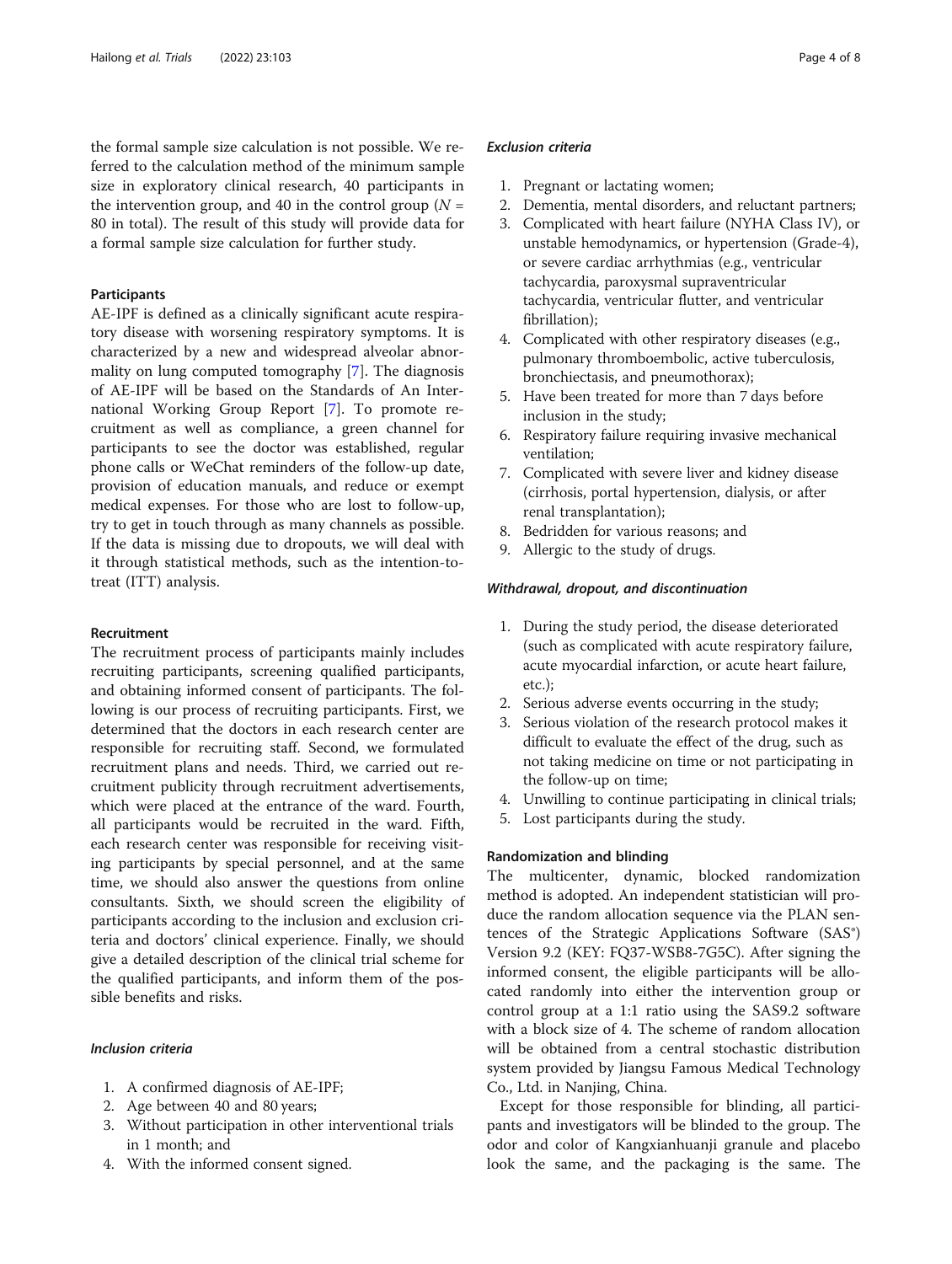group's distribution will not be disclosed unless the researchers had to know the details of the medication being taken by a participant. The study blind will be broken after all participants have finished the study. In case of emergency (such as serious adverse events, or suspected unexpected serious adverse reactions), or when the participant needs to be rescued and must know what kind of treatment the patient has received, the study blind will be opened after consultation of the administrator of research organization.

# Intervention

# Conventional therapy

All enrolled subjects will receive conventional treatment based on the 2019 Chinese expert consensus for the diagnosis and treatment of AE-IPF [\[20\]](#page-7-0) and 2018. An official ATS/ERS/JRS/ALAT statement [[1\]](#page-6-0). So far, the pathogenesis of AE-IPF is not clearly understood, and it lacks effective treatment. The current clinical treatment measures mainly include (1) corticosteroids, (2) supplemental oxygen and noninvasive mechanical ventilation, and (3) symptomatic treatment.

## **TCM**

The intervention group will be treated with Kangxianhuanji granule, and the control group will be given a placebo granule. Kangxianhuanji granule is a compound herbal medicine, and its main herbs are shown in Table 2. The Kangxianhuanji granule and the placebo granule come in bags, 10 g/bag, and were produced by Jiangyin TianJiang Pharmaceutical Co., Ltd. Each type of granule mixed in water for the oral taking, 10 g each time, twice a day for 4 weeks. Any Chinese herbal medicine or Chinese Patent Medicine with efficacy similar to the experimental drugs will be banned or restricted during the study.

#### **Outcomes**

# Primary outcome

1. Treatment failure rate: The treatment failure is defined as the symptoms or signs that have not improved or worsened (intubation, treatment with a ventilator, etc.), or the occurrence of new significant symptoms and signs, or new infection, or death. The number of treatment failures in two

groups was recorded during the treatment period (4 weeks).

2. All-cause mortality at 16 weeks (end of the followup): The number of deaths will be recorded at 16 weeks.

#### Secondary outcomes

- 1. Length of hospitalization: The length of hospitalization will be recorded during the treatment.
- 2. Overall Survival: Survival time up to 16 weeks.
- 3. Acute exacerbation rate: The number of participants with AE-IPF will be recorded during the follow-up period.
- 4. Intubation rate: The number of participants with intubation will be recorded throughout the study period.
- 5. Dyspnea: The Modified British Medical Research Council (mMRC) questionnaire [\[21\]](#page-7-0) was used to assess dyspnea, as the mMRC reflects breathlessness in patients with IPF, and it could be used as a simple screening tool for efficacy assessment [[22](#page-7-0)]. It will be completed and recorded at baseline, 7 days, 2 weeks, 4 weeks (end of the treatment), and 16 weeks (end of the follow-up). The mean change of the mMRC score between baseline to 4 weeks and 16 weeks will be statistically analyzed.
- 6. Quality of life: The IPF-specific version of the St George's Respiratory Questionnaire for idiopathic pulmonary fibrosis (SGRQ-I) will be adopted to assess the health-related quality of life (HRQL) of patients with AE-IPF. The SGRQ-I was developed based on patients with IPF [[23](#page-7-0), [24\]](#page-7-0). It will be completed and recorded at baseline, 7 days, 2 weeks, 4 weeks (end of the treatment), and16 weeks (end of the follow-up). The mean change of the SGRQ-I total score between baseline to 4 weeks and 16 weeks will be statistically analyzed.
- 7. The partial pressure of oxygen ( $PaO<sub>2</sub>$ ) and oxygen index: Arterial blood gas analysis will be tested and recorded at baseline, 7 days, and 2 weeks.

| Table 2 The main components of Kangxianhuanji granule |  |
|-------------------------------------------------------|--|
|-------------------------------------------------------|--|

| Chinese name | Latin name                    | English name                | Amount (g) |  |  |  |
|--------------|-------------------------------|-----------------------------|------------|--|--|--|
| Ren Shen     | Ginseng Radix et Rhizoma      | Ginseng                     |            |  |  |  |
| Huang Qi     | Astragali Radix               | Milkvetch root              | 20         |  |  |  |
| Jiao Gu Lan  | Herba GynoStemmae Pentaphilli | Fiveleaf gynostemma         |            |  |  |  |
| Wu Wei Zi    | Schisandrae Chinensis Fructus | Chinese magnoliavine fruit  |            |  |  |  |
| Yin Yang Huo | Epimedii Folium               | Short-horned Epimedium Herb |            |  |  |  |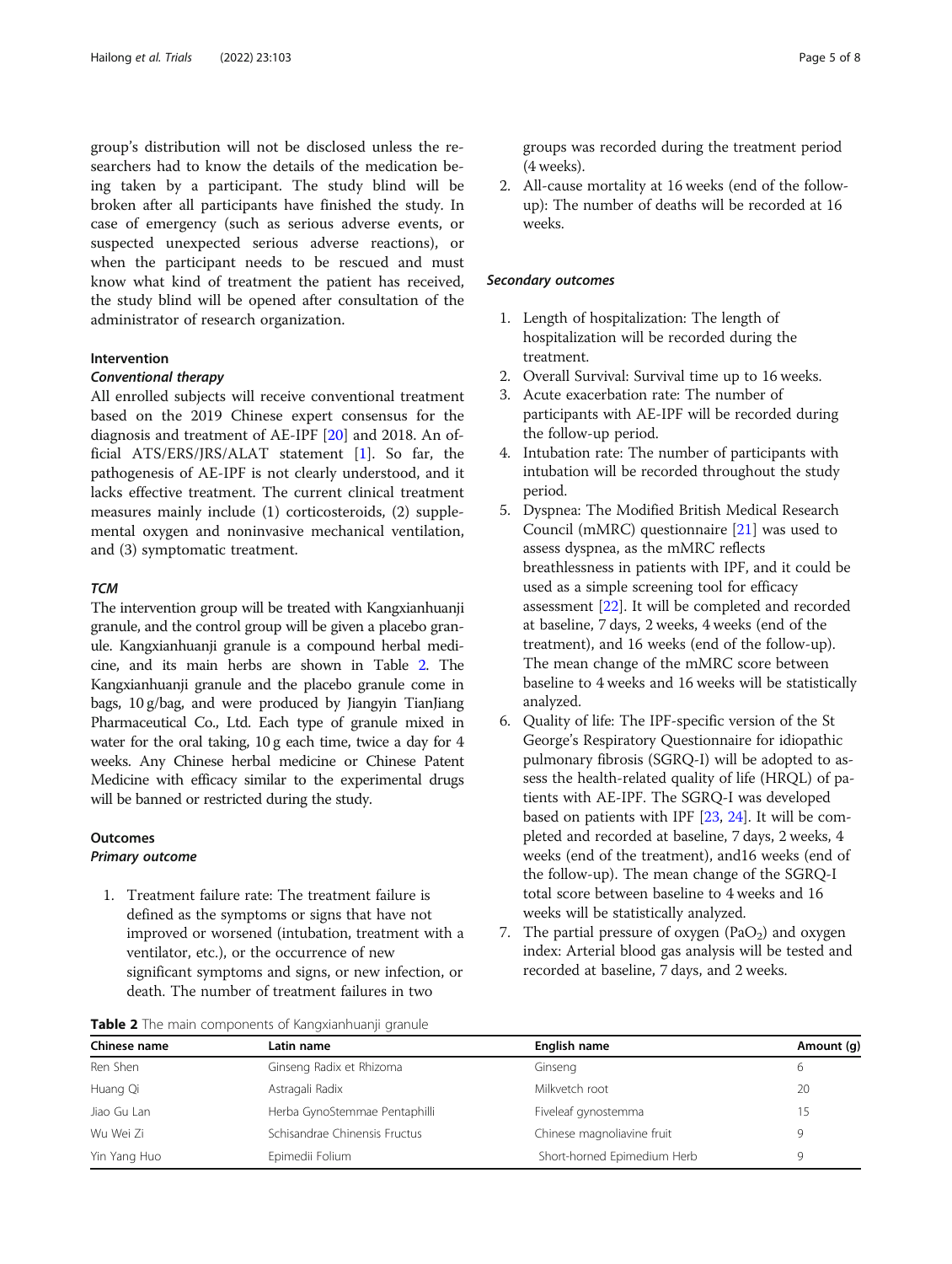#### Safety assessment

Any adverse event will be recorded for evaluating the safety of the Kangxianhuanji granule. Besides, routine blood tests, liver and kidney function, and electrocardiograph examinations will be performed before and after the treatment will be used to assess safety.

Any adverse event will be recorded in time, and the results of the causal assessment will be recorded. If a severe adverse event occurs in the study, it will be reported to the project manager and the Ethics Committee immediately. They will decide on whether to continue or stop the study. All adverse events should be tracked until properly resolved or stabilized.

After the study, the subjects should continue to be given necessary health guidance to tell them that they will still be concerned and will be followed up regularly. The researcher shall keep in touch with the subjects, instruct them to take medicine on time, and understand their diet, activities, rest, and medication. Timely give corresponding psychological counseling according to the subject's condition and psychological changes. In case of any change of condition, contact the doctor or go to the hospital for diagnosis and treatment in time.

#### Data management and monitoring

Data collected in this trial will be derived from case report forms (CRFs). Any information about the primary and secondary outcomes at each timeline of the study will be recorded in the CRFs by the outcome assessors. The study monitors will be responsible for checking the integrity and quality of the completed CRFs. Two independent data administrators will be responsible for recording data on the Data Management System, which designed and built by Jiangsu Famous Medical Technology Co., Ltd. in Nanjing, China. The personal information of the participants will be protected, and the database can only be accessed with the permission of the research leader unit.

This trial refers to the universal standard of clinical trial audit [\[25\]](#page-7-0), and the inspection mainly includes clinical trial project inspection and quality and risk management. The audit of the clinical trial project focuses on the authenticity and integrity of research data and is carried out in the preparation stage, the progress stage, and the conclusion stage of the clinical trial, respectively.

During the study, the following measures were taken to ensure the confidentiality and security of the subjects' personal information. First, create a code to replace the recognizable information of the subject with an irrelevant character sequence. Secondly, use encrypted files and storage media that need to input passwords to ensure the maintenance and link of data in different systems. Third, limit the number of people who can carry out quality control, inspection, and analysis.

#### Statistical analysis

The statistical analysis in this trial will be performed by Jiangsu Famous Medical Technology Co., Ltd. in Nanjing, China. The analysis will be based on the full analysis set, which is performed based on the ITT population.

In the descriptive data, continuous variables are described as mean (SD) and standard deviation or median and interquartile, categorical variables are described as numbers and percentages. The primary outcome of this study is treatment failure rate and all-cause mortality rate in each group. They will be compared between groups using the  $\chi^2$  test or Fisher's exact test. In secondary outcome analysis, the mMRC score for dyspnea, the SGRQ-I score for quality of life, the  $PaO<sub>2</sub>$ , and oxygen index will be used to analyze the difference, and differences between groups in mean change between baseline and measurements made at each time point will be analyzed by analysis of covariance. The length of hospitalization will be compared using the independent Student's t-test or the Wilcoxon rank-sum test according to the normality of the data. Overall Survival, acute exacerbation rate, and intubation rate will be compared between groups using the  $\chi^2$  test or Fisher's exact test. The two groups will be compared using the 95% confidence interval method to determine superiority. SAS®, Version 9.2, performed all statistical analyses.

# **Discussion**

According to the clinical manifestations and characteristics of IPF, most scholars believe that IPF belongs to lung wilt disease or lung bi in TCM [[26](#page-7-0), [27](#page-7-0)]. There are specific effects and advantages in IPF treated by TCM. Previous studies have shown that TCM is beneficial in reducing symptoms such as cough, sputum, wheezing, and dyspnea, shortening the course of the disease and improving the quality of life [\[16,](#page-7-0) [28\]](#page-7-0), but mostly focusing on the stable period. The research on the treatment of AE-IPF with TCM is still in the exploratory stage.

Western medicine is still currently a lack of effective treatment and control measures, and the treatment of AE-IPF only includes supportive care (i.e., palliation of symptoms and supplemental oxygen) and unproven interventions (such as corticosteroids, antibiotics, or lung transplantation) [[29\]](#page-7-0). According to TCM, the primary pathogenesis of AE-IPF obstructs lung collaterals and phlegm and blood stasis. IPF patients experience external pathogenic factors due to the deficiency of the lung, abnormal lung qi circulation and descending, qi stagnation and blood stasis lead to lung collateral obstruction; stagnation of qi and blood stasis affect the healthy transfusion of water, and causing turbid phlegm to accumulate in the lung. The aggravation of phlegm and blood stasis leads to the occurrence of AE-IPF. The treatment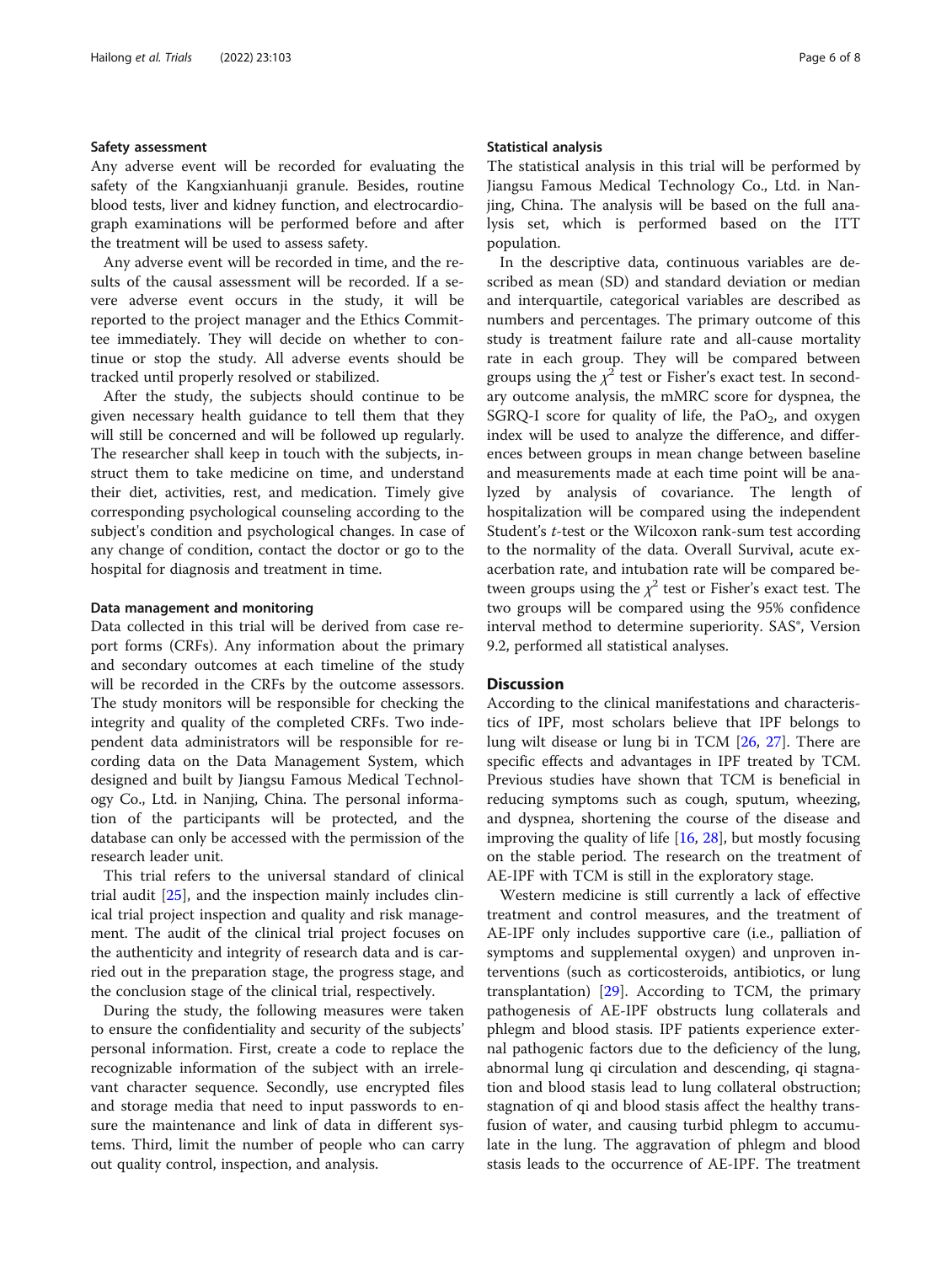<span id="page-6-0"></span>of AE-IPF should be based on reinforcing the healthy qi and eliminating the pathogenic factors. Based on nourishing the kidney and lung, and treated by resolving phlegm, activating blood, and dredging collaterals.

Based on the core pathogenesis and treatment principles of AE-IPF, we have formulated Kangxianhuanji Granule, which was widely used in clinical practice and had an excellent curative effect. However, there are still no rigorously designed clinical trials to assess the efficacy of Kangxianhuanji Granule on AE-IPF. We applied for this exploratory clinical trial to estimate the security and feasibility of the Kangxianhuanji granule for AE-IPF. The results obtained from the study will provide evidence for the future design of high-quality, large-scale randomized controlled trials.

There are some limitations to this study. First, there is no proven, effective treatment for AE-IPF at present. High-dose corticosteroids and antibiotics are widely used, but the dose of appropriate and duration therapy remains unclear. It will result in a very different primary treatment for each participant. Another limitation is that due to the lack of preliminary evidence-based studies, the sample size estimated by exploratory research is too small, and the follow-up time is short. The results and conclusions will be limited. However, based on the result obtained from this study, a clinical trial with a long follow-up period and a large sample size will be conducted.

#### Trial status

The recruitment of participants is in progress. Participant recruitment began on November 19, 2019, and will be completed on December 31, 2021.

#### Abbreviations

AE-IPF: Acute exacerbation of idiopathic pulmonary fibrosis; HRCT: Highresolution computed tomography; mMRC: Modified British Medical Research Council; SGRQ-I: St George's Respiratory Questionnaire for idiopathic pulmonary fibrosis; HRQL: Health-related quality of life; PaO<sub>2</sub>: Partial pressure of oxygen

#### Acknowledgements

The authors are grateful to the project leaders and coordinators at all research centers. The authors thank Jiangsu Famous Medical Technology Co., Ltd. in Nanjing, China, to manage the data and statistical analysis. Jiangyin Tian Jiang Pharmaceutical Co., Ltd. provided the TCM granules and placebo used in this study.

#### Authors' contributions

LJ was involved in the conception and design of the research. ZH participated in the design of the study and drafted the manuscript. GW obtained ethics approval. WL and ZD participated in recruiting patients. ZL, ZM, and LW provided clinical advice, coordinated trials, and recruited patients. All authors reviewed the content and approved the final version of the manuscript.

#### Funding

This work was supported by the Foundation for University Youth Key Teacher of Henan Province of China (2019GGJS107), the Special Program for Scientific Research of Traditional Chinese Medicine from Henan Province, China in 2019 (2019ZY2001), and the construction project of the

characteristic discipline of Chinese medicine in Henan province, China (Grant No. STS-ZYX-2019028).

#### Availability of data and materials

The study results will be available as the published manuscripts, and no additional unpublished data are available.

#### **Declarations**

#### Ethics approval and consent to participate

This study was approved by the ethics committee of the First Affiliated Hospital of Henan University of Chinese Medicine on June 20, 2019 (ref approval no. 2019HL-063-01).

#### Consent for publication

Not applicable.

#### Competing interests

The authors declare that they have no competing interests.

#### Author details

<sup>1</sup>Co-construction Collaborative Innovation Center for Chinese Medicine and Respiratory Diseases by Henan & Education Ministry of P.R. China, Henan Key Laboratory of Chinese Medicine for Respiratory Disease, Henan University of Chinese Medicine, Zhengzhou, China. <sup>2</sup>The First Affiliated Hospital of Henan University of Chinese Medicine, Zhengzhou, China. <sup>3</sup>Henan Provincial People's Hospital, Zhengzhou, China. <sup>4</sup>The Third Affiliated Hospital of Henan University of Chinese Medicine, Zhengzhou, China. <sup>5</sup>Zhengzhou First People's Hospital, Zhengzhou, China.

#### Received: 18 March 2021 Accepted: 15 January 2022 Published online: 02 February 2022

#### References

- 1. Raghu G, Collard HR, Egan JJ, Martinez FJ, Behr J, Brown KK, et al. ATS/ERS/ JRS/ALAT Committee on Idiopathic Pulmonary Fibrosis. An official ATS/ERS/ JRS/ALAT statement: idiopathic pulmonary fibrosis: evidence-based guidelines for diagnosis and management. Am J Respir Crit Care Med. 2011; 183(6):788–824. [https://doi.org/10.1164/rccm.2009-040GL.](https://doi.org/10.1164/rccm.2009-040GL)
- 2. Richeldi L, Collard HR, Jones MG. Idiopathic pulmonary fibrosis. Lancet. 2017;389(10082):1941–52. [https://doi.org/10.1016/S0140-6736\(17\)30866-8](https://doi.org/10.1016/S0140-6736(17)30866-8).
- 3. Bjoraker JA, Ryu JH, Edwin MK, et al. Prognostic significance of histopathologic subsets in idiopathic pulmonary fibrosis. Am J Respir Crit Care Med. 1998; 157(1):199–203. <https://doi.org/10.1164/ajrccm.157.1.9704130>.
- 4. Flaherty KR, Toews GB, Travis WD, Colby TV, Kazerooni EA, Gross BH, et al. Clinical significance of histological classification of idiopathic interstitial pneumonia[J]. Eur Respir J. 2002;19(2):275–83. [https://doi.org/10.1183/09031](https://doi.org/10.1183/09031936.02.00182002) [936.02.00182002](https://doi.org/10.1183/09031936.02.00182002).
- 5. King TE Jr, Schwarz MI, Brown K, et al. Idiopathic pulmonary fibrosis: relationship between histopathologic features and mortality[J]. Am J Respir Crit Care Med. 2001;164(6):1025–32. [https://doi.org/10.1164/ajrccm.164.6.2](https://doi.org/10.1164/ajrccm.164.6.2001056) [001056](https://doi.org/10.1164/ajrccm.164.6.2001056).
- 6. Rudd RM, Prescott RJ, Chalmers JC, Johnston IDA, for the Fibrosing Alveolitis Subcommittee of the Research Committee of the British Thoracic Society. British Thoracic Society Study on cryptogenic fibrosing alveolitis: Response to treatment and survival[J]. Thorax. 2007;62(1):62–6. [https://doi.org/10.1136/](https://doi.org/10.1136/thx.2005.045591) [thx.2005.045591](https://doi.org/10.1136/thx.2005.045591).
- 7. Collard HR, Ryerson CJ, Corte TJ, Jenkins G, Kondoh Y, Lederer DJ, et al. Acute exacerbation of idiopathic pulmonary fibrosis. An international working group report. Am J Respir Crit Care Med. 2016;194(3):265–75. [https://doi.org/10.1164/rccm.201604-0801CI.](https://doi.org/10.1164/rccm.201604-0801CI)
- 8. Natsuizaka M, Chiba H, Kuronuma K, Otsuka M, Kudo K, Mori M, et al. Epidemiologic survey of Japanese patients with idiopathic pulmonary fibrosis and investigation of ethnic differences. Am J Respir Crit Care Med. 2014;190(7):773–9. <https://doi.org/10.1164/rccm.201403-0566OC>.
- 9. Paterniti MO, Bi Y, Rekić D, Wang Y, Karimi-Shah BA, Chowdhury BA. Acute exacerbation and decline in forced vital capacity are associated with increased mortality in idiopathic pulmonary fibrosis. Ann Am Thorac Soc. 2017;14(9):1395–402. <https://doi.org/10.1513/AnnalsATS.201606-458OC>.